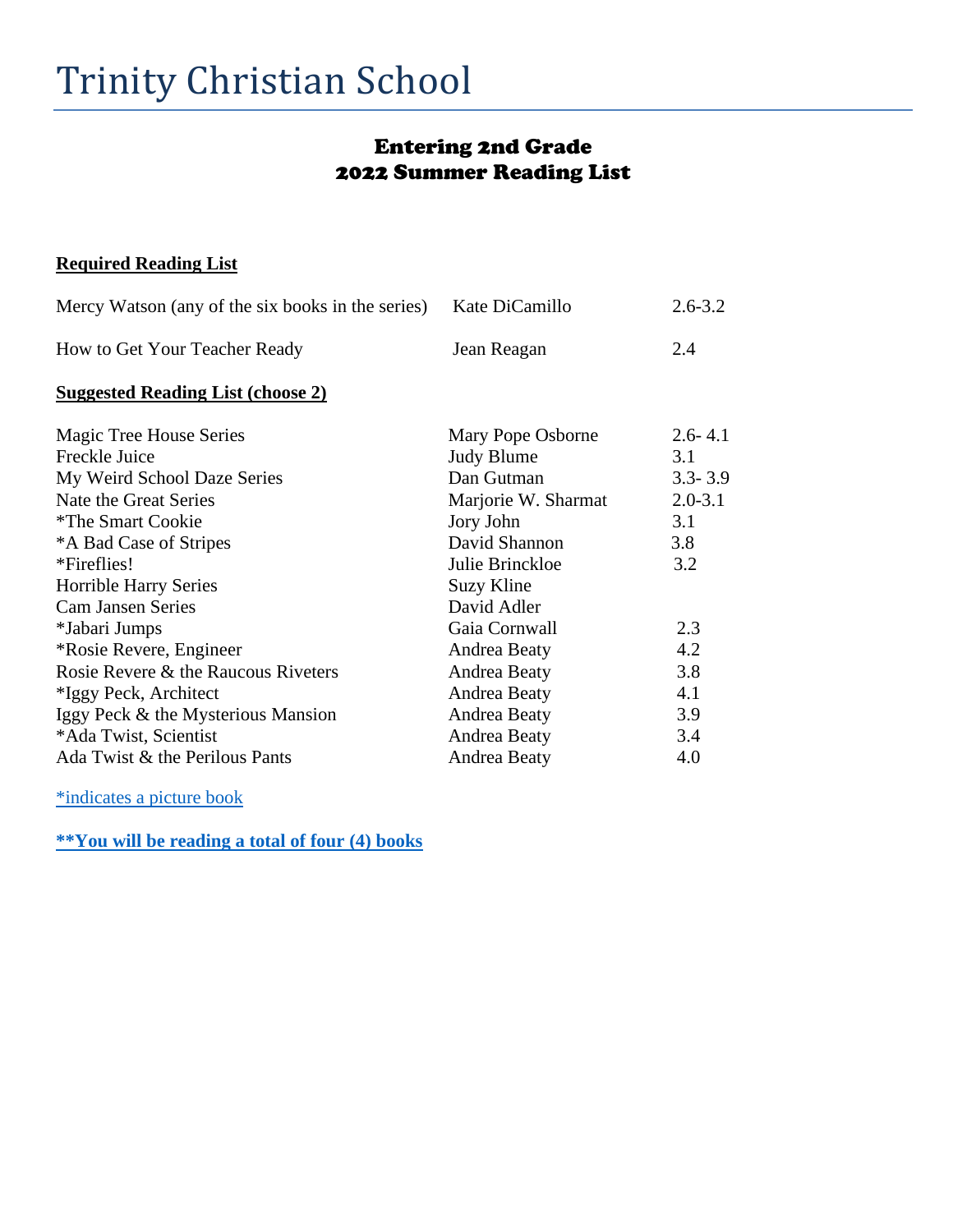Dear Second Grader,

Summer Reading is fun! You will have two (2) required books and two (2) books of your choice to read over the summer. You will complete an activity on each required reading book and a reading response sheet for the two books you selected from the suggested list.

#### **Required Reading**

How to Get Your Teacher Ready by Jean Reagan Mercy Watson by Katie DiCamillo (choose one from the series) **Books of Your Choice**  Pick two books from the suggested reading list (see attached) One book must be a chapter book- the second book can be a picture book from the list. Your second choice can also be a chapter book.

#### **Part 1: Required Reading**

- **(a)** Read How to Get Your Teacher Ready and complete the reading activity. You will illustrate and write a paragraph (3-5 sentences) letting your teacher know how you plan to help them this year.
- **(b)** Read any book from the Mercy Watson series and complete the craft. You will color the pig to make it look like Mercy Watson, write the title of the book you read from the series, identify a favorite character from the book and list character traits that relate to them. Next, write a brief summary (2-3 sentences) of what happened in the B-M-E (Beginning, Middle, and End) of the story. Lastly, provide a review of the book. Rate the book on a scale of 0 - 5 stars (0-did not like to 5 loved it) and tell me your favorite part of the story. If you did not like the story, tell me why. Cut out the toast pieces and staple them together. Glue Mercy's head and hooves to the toast as shown in the picture below.

#### **Part 2: Book Choice**

Read two other books from the suggested list and complete a reading response sheet. You must choose one chapter book and the other selection can be a picture book.

A parent can help you, but the assignments should be completed in your handwriting and with your artwork. Please write and color neatly. All of your Summer Reading assignments must be completed by Monday, August 15, 2022. All of the assignments will be graded, so make sure to do your best work! Have a great summer! Have fun reading!

Sincerely, Your Second Grade Teachers

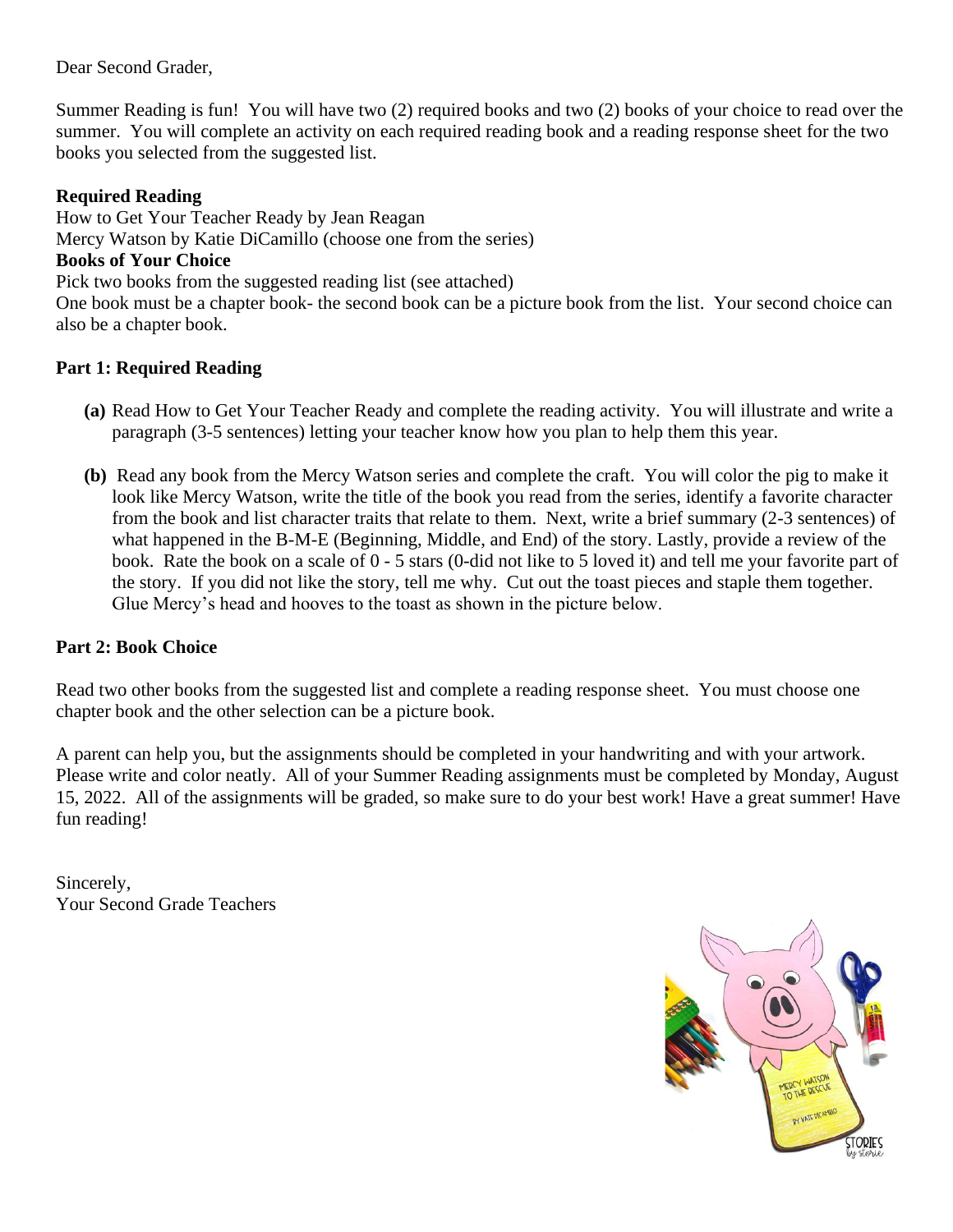2<sup>nd</sup> Grade Summer Reading Reading Response Sheet 1

Book Title:

Book Author:

Main Character(s): (Draw a picture of the main character(s) in the story.)

| My favorite character in the story was<br>. This was |
|------------------------------------------------------|
|------------------------------------------------------|

<u> 1989 - Johann Stoff, deutscher Stoffen und der Stoffen und der Stoffen und der Stoffen und der Stoffen und der</u>

.

.

my favorite character because

My favorite part of the story was when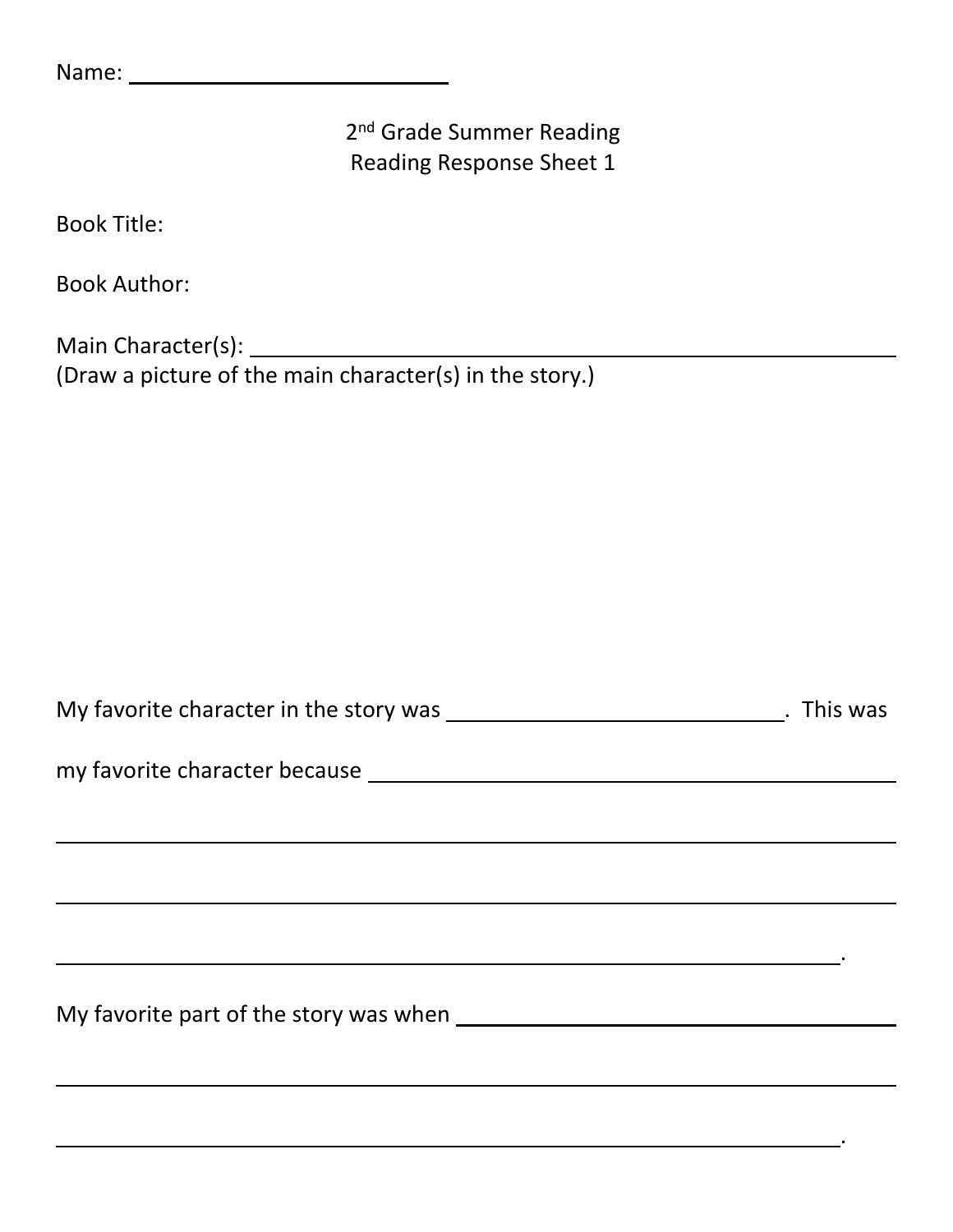2<sup>nd</sup> Grade Summer Reading Reading Response Sheet 2

Book Title:

Book Author:

Main Character(s): (Draw a picture of the main character(s) in the story.)

| My favorite character in the story was<br>. This was |
|------------------------------------------------------|
|------------------------------------------------------|

<u> 1989 - Johann Stoff, deutscher Stoffen und der Stoffen und der Stoffen und der Stoffen und der Stoffen und der</u>

.

.

my favorite character because

My favorite part of the story was when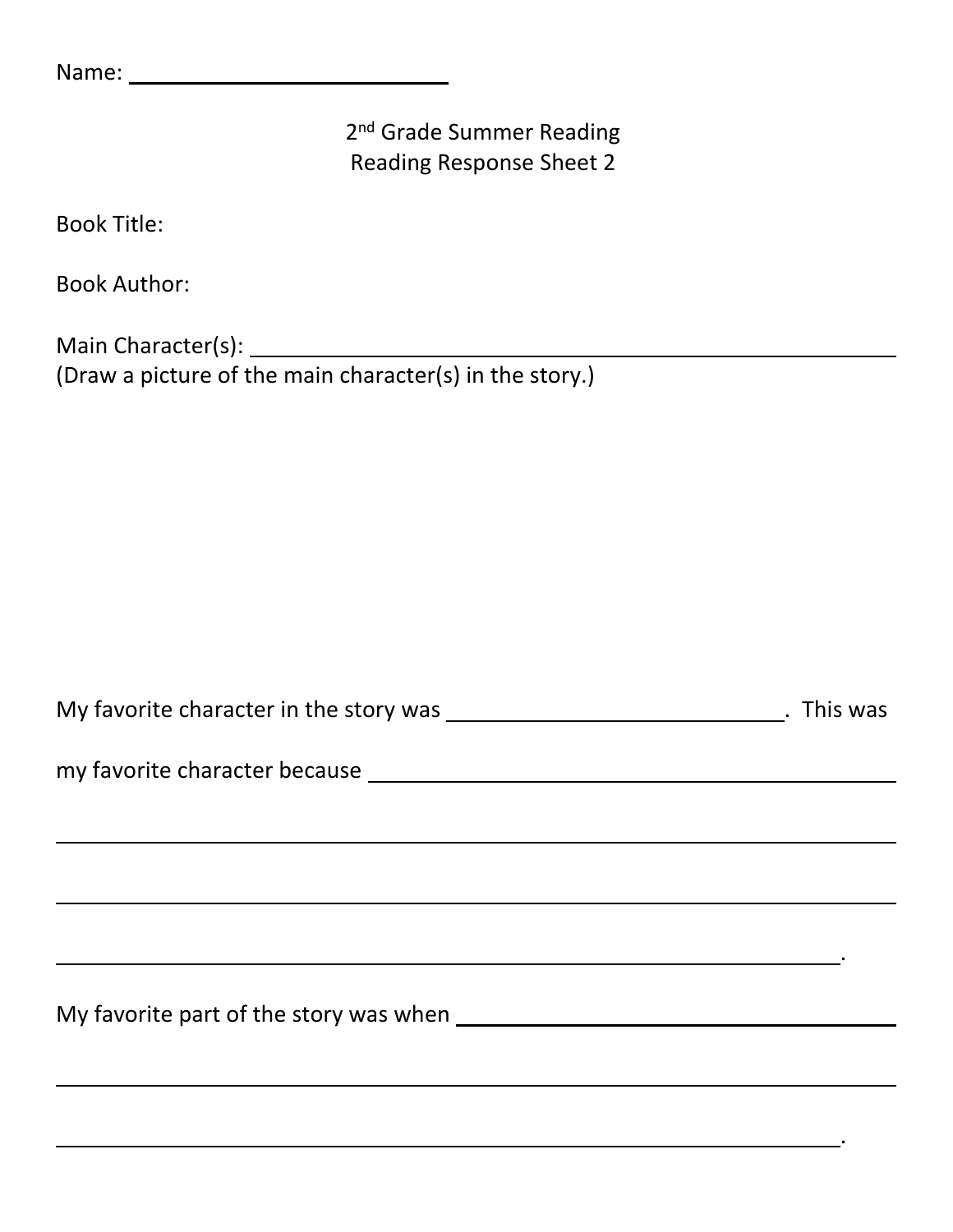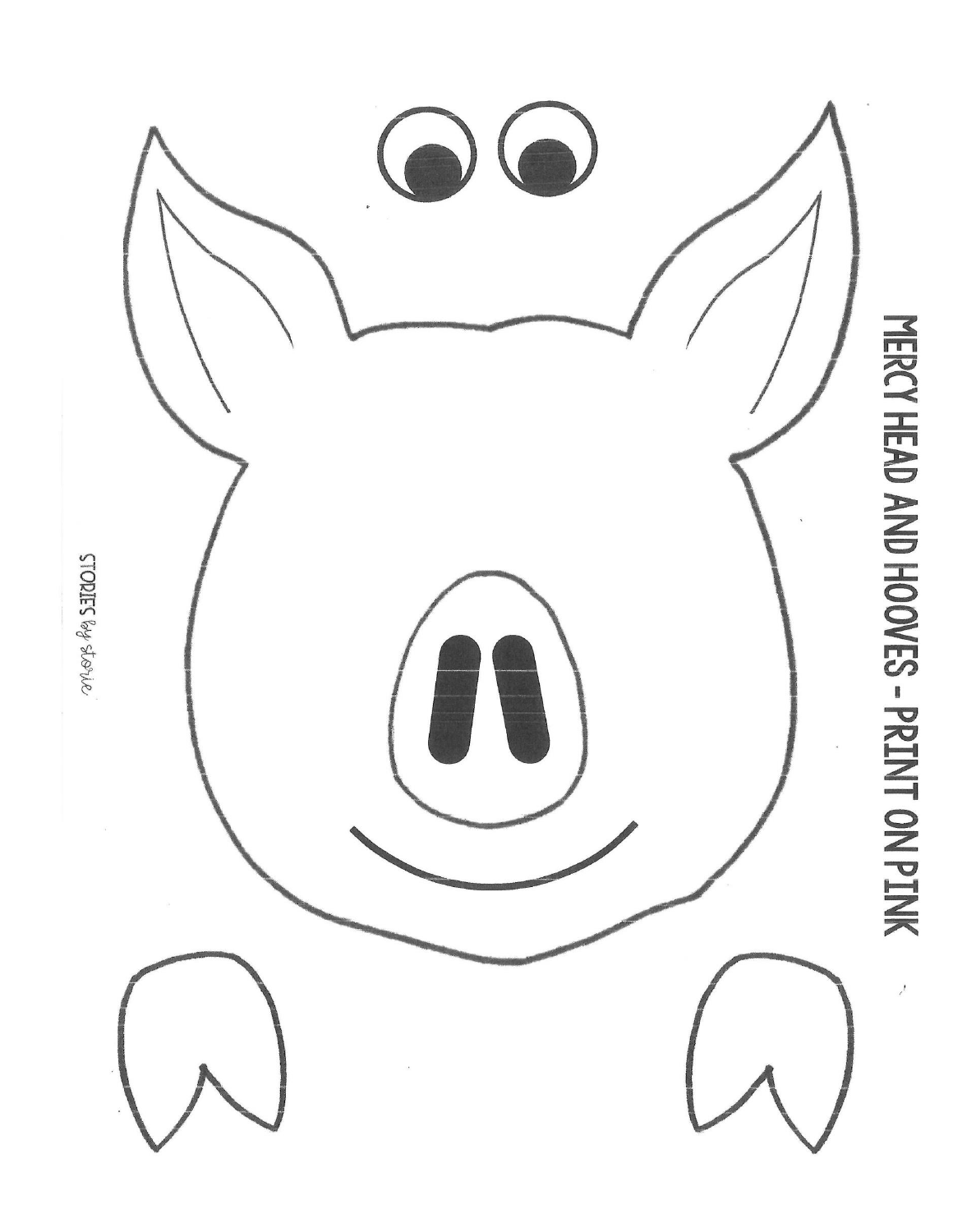## Toast Cover for any Mercy Watson Book Print on White

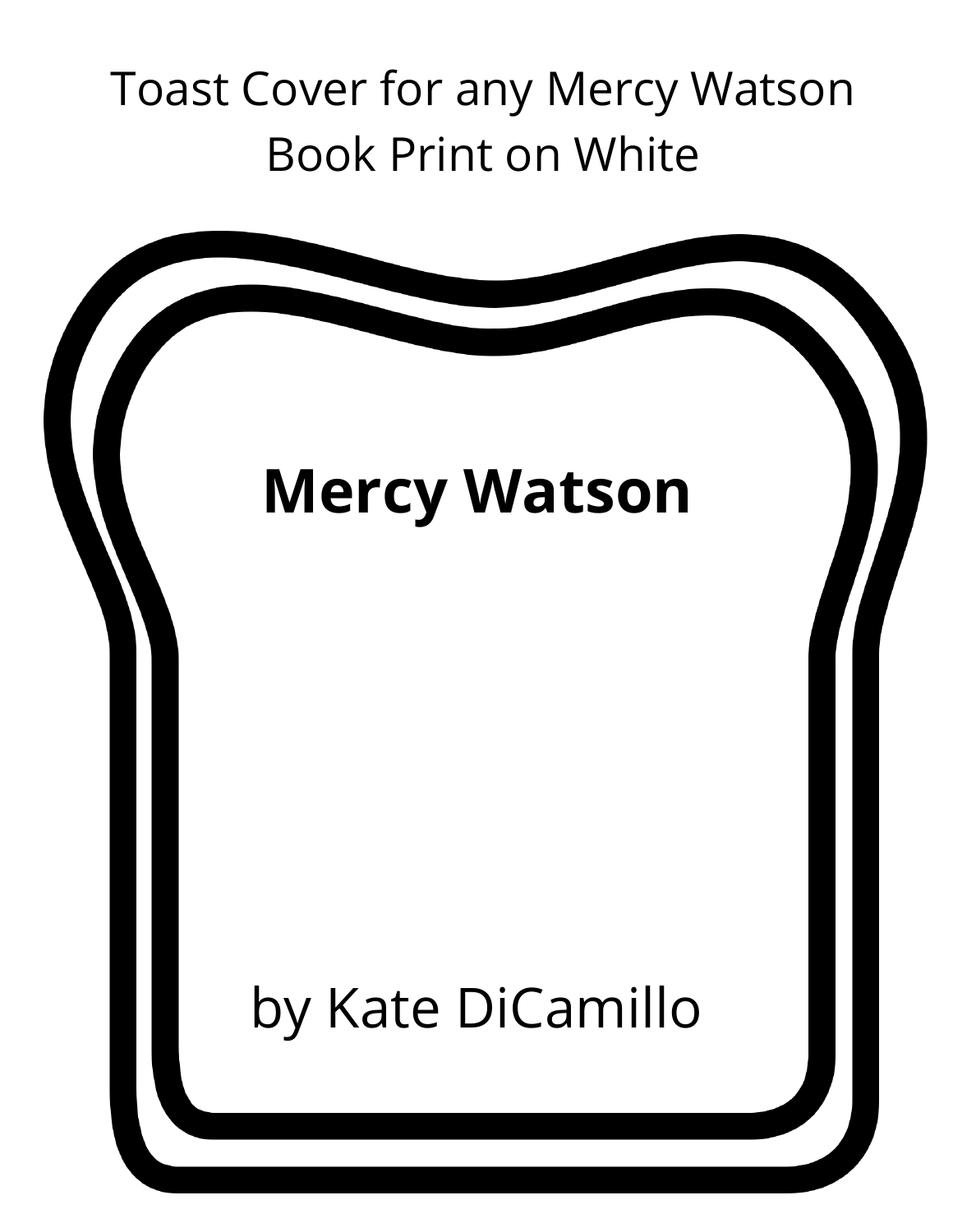### Story Re-tell Print on White

| <b>Story Re-tell</b> |  |
|----------------------|--|
| B                    |  |
| M                    |  |
| E                    |  |
|                      |  |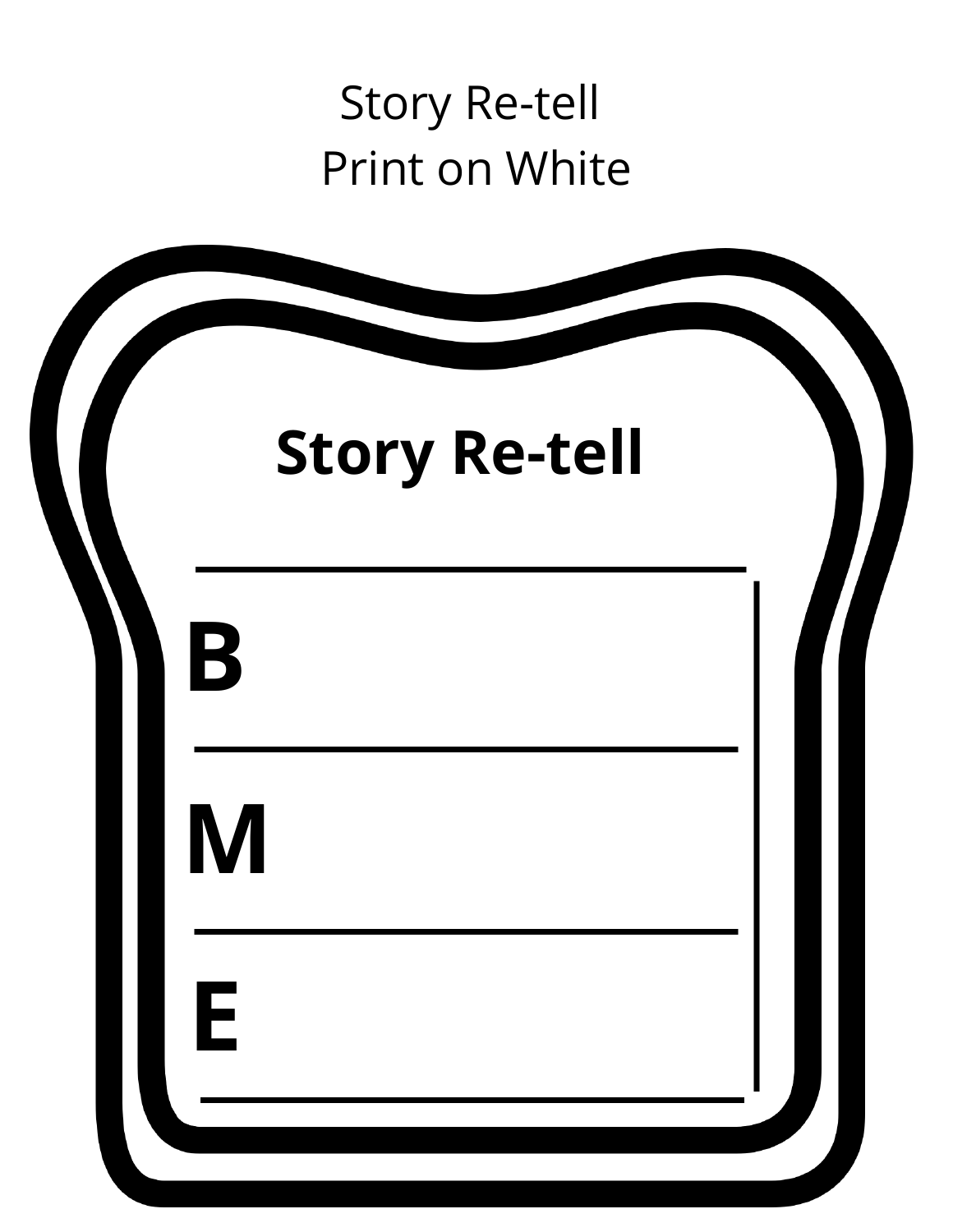## What a Character Print on White

|                           | <b>What a Character</b> |
|---------------------------|-------------------------|
| My Favorite<br>Character: | Character<br>Traits:    |
|                           |                         |
|                           |                         |
|                           |                         |
|                           |                         |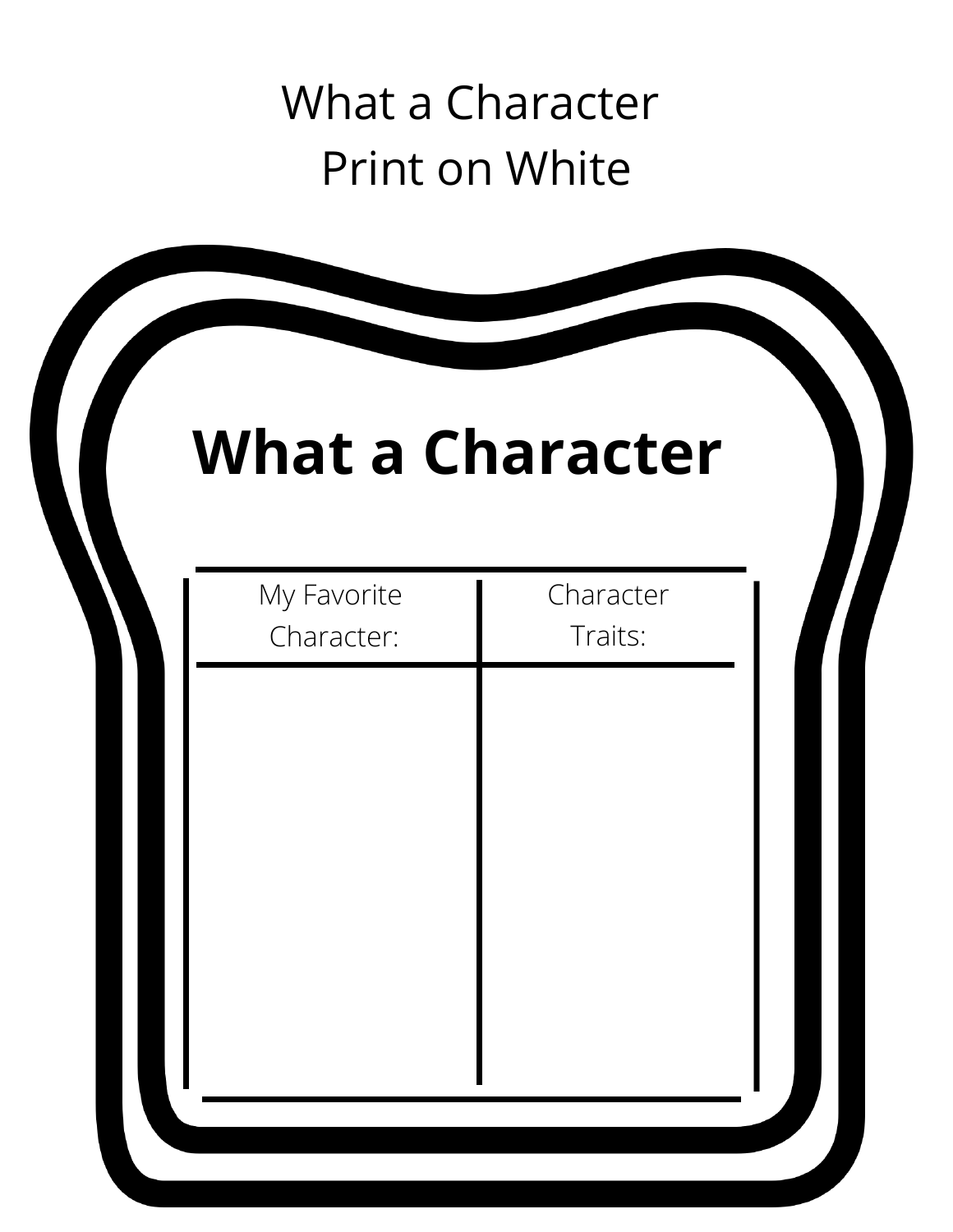### Book Review Print on White

|  | <b>I Give This Book:</b> | <b>Book Review</b>             |  |
|--|--------------------------|--------------------------------|--|
|  |                          |                                |  |
|  |                          | My Favorite Part of the Story: |  |
|  |                          |                                |  |
|  |                          |                                |  |
|  |                          |                                |  |